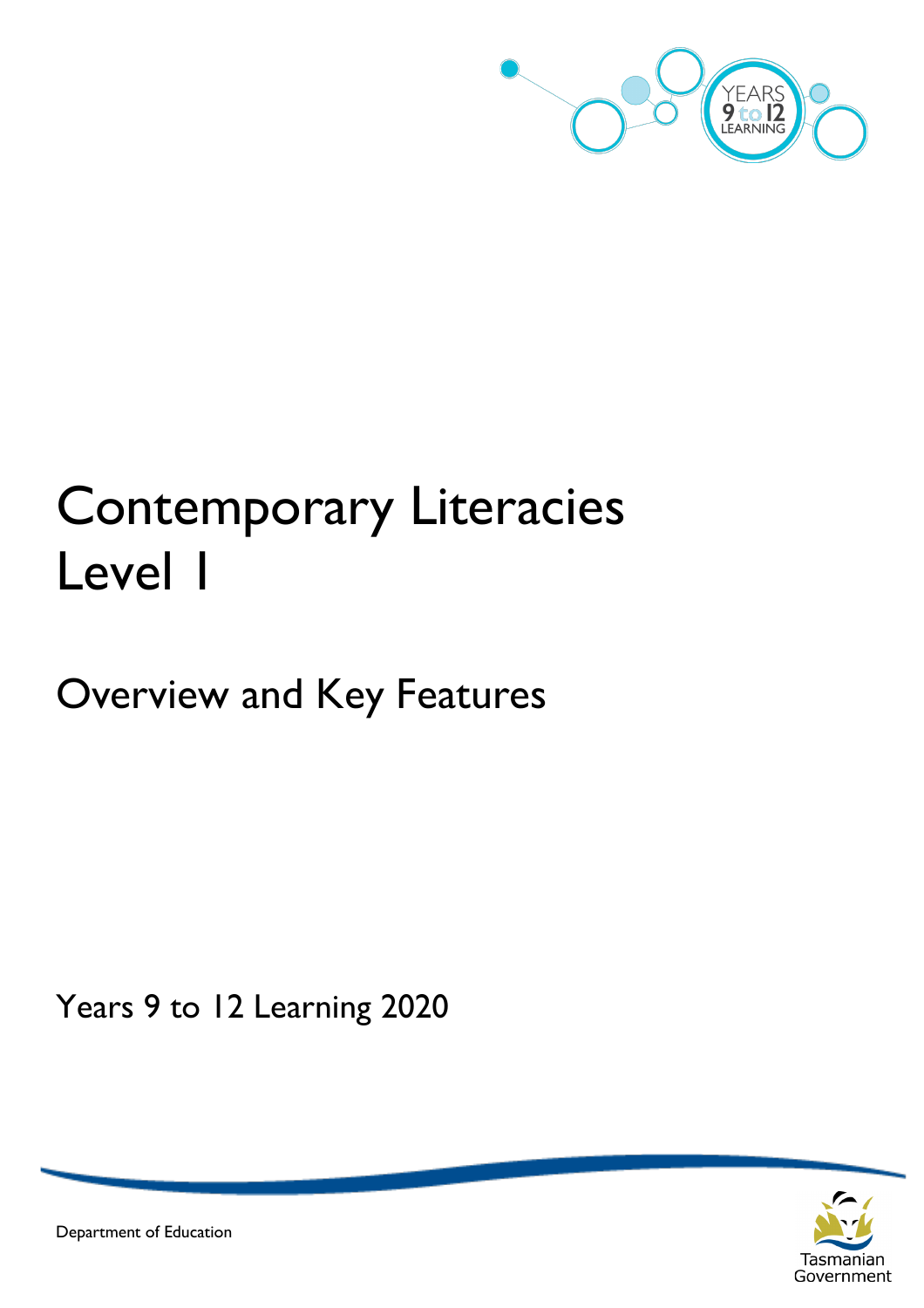

#### **The purpose of this paper**

The purpose of this paper is to provide information regarding the overview and key features of the proposed Contemporary Literacies Level 1.

It is designed to enable all interested stakeholders to reflect and provide feedback on key features including learning outcomes, structure, sequencing and likely content. This feedback will be considered in writing the draft course.

#### Consultation

Throughout the course development process there will be four opportunities for formal stakeholder consultation:

- Course Scope
- Structural Overview and Key features (Nov/Dec 2020)
- Initial Draft Course (March 2021)
- Final Draft Course (June 2021)

This paper represents the second of four course consultation points for teachers to engage in the course development process for Contemporary Literacies Level 1.

#### Course Rationale

The Contemporary Literacies suite of courses shape literacy learning as a social practice to increase learners' engagement with and understanding of the world. They focus on the development of literate practices which equip learners to be critical and creative thinkers, multimodal meaning makers and communicators, collaborative co-learners and innovative problem solvers in order to achieve their goals. Learners will develop their literacy skills by engaging with multimodal texts as effective users of language and creators/producers of texts in differing contexts.

The Contemporary Literacies suite of courses are distinctive in their focus on the development of multiliteracies for personal expression, empowerment and participation in contemporary personal and community life. They are highly personalised, context specific, valuing student worldviews, cultural heritage, lived experiences and agency. The courses recognise that literacy learning is complex and proficiency is based on prior experience, self-efficacy, identity, relevance, engagement and motivation.

The Contemporary Literacies Level 1 course provides guidance and intensive support for those students learning to be literate who have yet to meet the minimum standard for literacy before Year 11 and are unlikely to do so in Year 12 without substantial support. The course is suited for students in Years 11-12 who are performing at least at Level 1 of the Australian Core Skills Framework. The Contemporary Literacies Level 1 course is centered on the interests, strengths and needs of the learner. The course is organized through key concepts and interconnected learning processes enabling learners to engage with a range of literacy practices for differing purposes.

#### Years 9 to 12 Curriculum Framework

[Years 9 to 12 Education Framework](https://publicdocumentcentre.education.tas.gov.au/library/Shared%20Documents/Years-9-to-12-Education-Framework.pdf) informs the design of Contemporary Literacies course and it fits within the Personal Futures focus area of the Years 9 to12 Curriculum Framework.

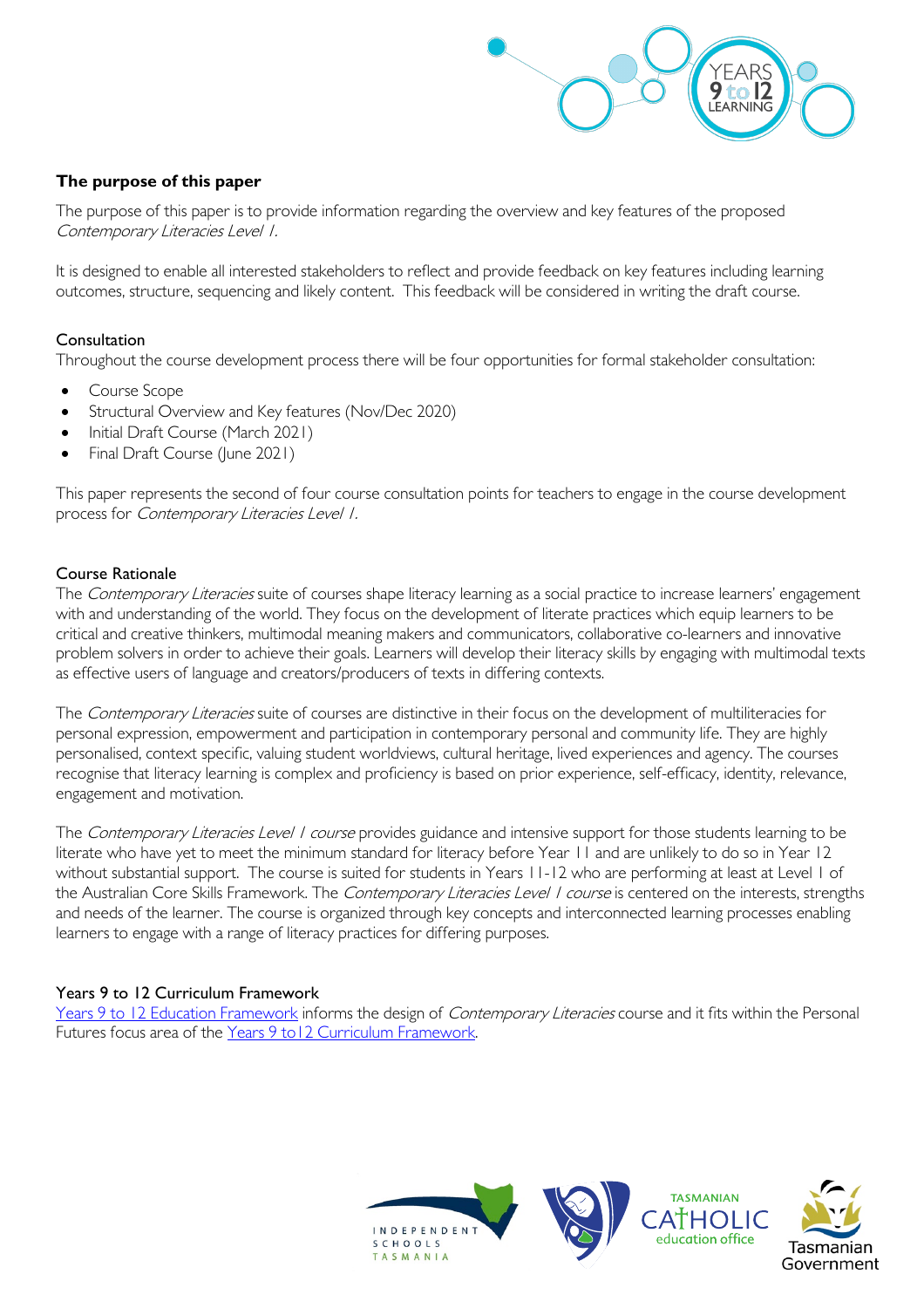

#### Pathways in

The *Contemporary Literacies* suite of courses enables sequential learning continuity from:

- Years 9-10 Australian Curriculum English
- Preliminary English Stage 4 PRE005419

### Level 1

#### Learning Outcomes

On successful completion of this course learners will be able to:

- apply strategies to develop and monitor their own literacy learning
- create texts using different modes\* to make meaning for a specific purpose in print, digital/online or live forms
- apply reading, viewing and oral strategies to interpret and construct meaning from texts
- recognise how different modes work to represent ideas and information in texts
- apply strategies to communicate, interact and relate to others appropriately in different modes
- use vocabulary, textual features\*, structures and conventions of Standard Australian English.

\*Mode - written, visual, spatial, tactile, gestural, audio and oral \*Textual features micro-features of text (e.g. spelling)

#### Course Structure

This proposal is in line with the Integrated Policy Model.

The course is 150 hours and will be divided into three equally weighted modules of 50 hours each.



#### Course Delivery

To be developed through consultation.

#### Module content

#### Module 1

- one (1) conceptual focus from a range of electives e.g. Representation
- teachers select one conceptual focus from the options provided
- a range of processes for learning: understanding, connecting, engaging critically, engaging personally, reflecting and experimenting.